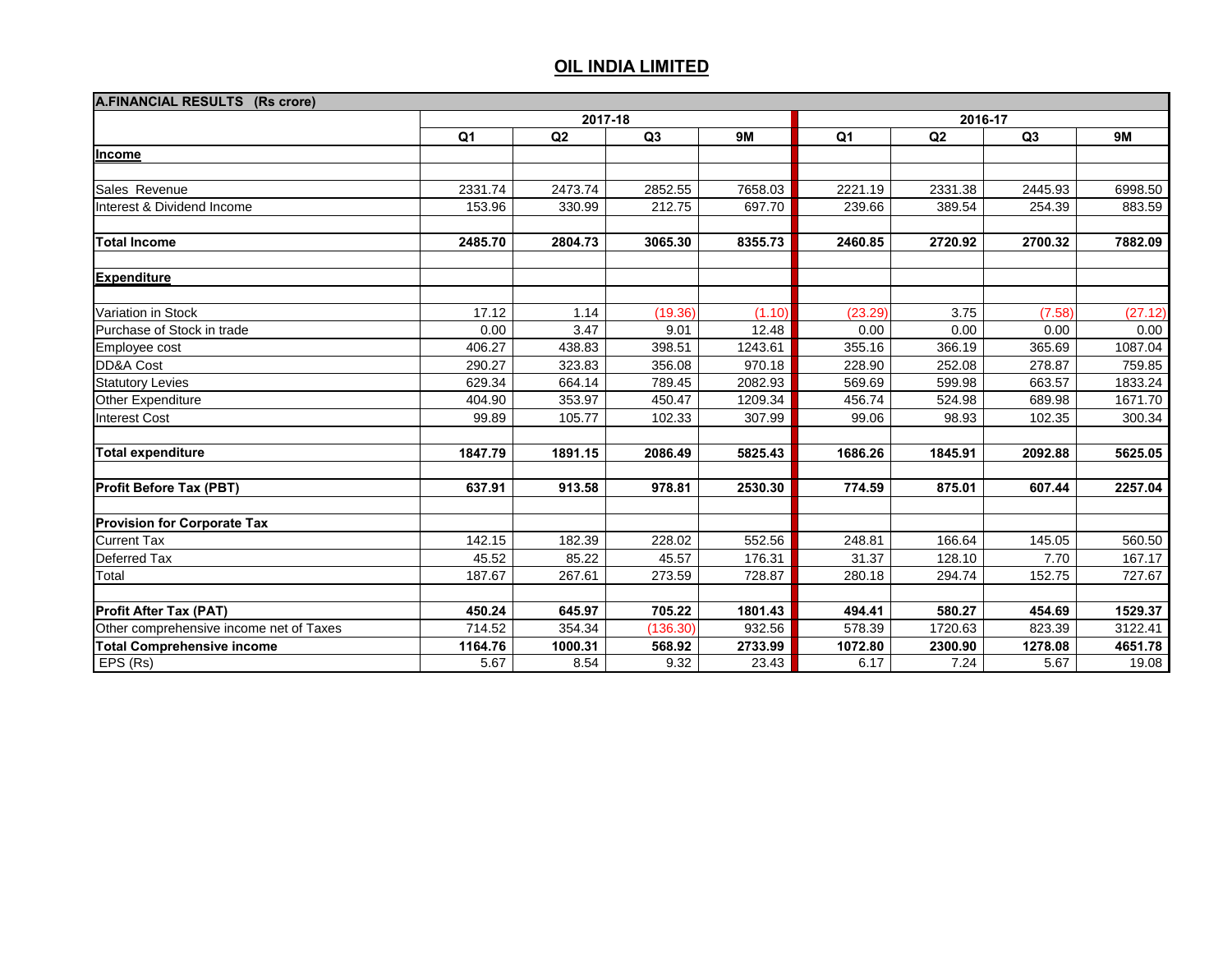| <b>B.PHYSICAL QTY</b> |                |       |                |           |                |                |                |           |
|-----------------------|----------------|-------|----------------|-----------|----------------|----------------|----------------|-----------|
|                       | 2017-18        |       |                | 2016-17   |                |                |                |           |
|                       | Q <sub>1</sub> | Q2    | Q <sub>3</sub> | <b>9M</b> | Q <sub>1</sub> | Q <sub>2</sub> | Q <sub>3</sub> | <b>9M</b> |
| 1. Production         |                |       |                |           |                |                |                |           |
| Crude Oil (MMT)       |                |       |                |           |                |                |                |           |
| - OIL                 | 0.842          | 0.847 | 0.854          | 2.543     | 0.798          | 0.807          | 0.822          | 2.427     |
| - JV                  | 0.004          | 0.005 | 0.004          | 0.013     | 0.005          | 0.004          | 0.005          | 0.014     |
| Condensate            | 0.002          | 0.002 | 0.002          | 0.006     | 0.000          | 0.000          | 0.004          | 0.004     |
| Total (incl. JV)      | 0.848          | 0.854 | 0.860          | 2.562     | 0.803          | 0.811          | 0.831          | 2.445     |
|                       |                |       |                |           |                |                |                |           |
| Gas (BCM)             |                |       |                |           |                |                |                |           |
| $-$ OIL               | 0.724          | 0.764 | 0.731          | 2.220     | 0.731          | 0.743          | 0.738          | 2.212     |
| - JV                  | 0.000          | 0.001 | 0.005          | 0.006     | 0.000          | 0.000          | 0.000          | 0.000     |
| Total (incl. JV)      | 0.724          | 0.765 | 0.736          | 2.226     | 0.731          | 0.743          | 0.738          | 2.212     |
|                       |                |       |                |           |                |                |                |           |
| O+OEG (MMT)           | 1.572          | 1.619 | 1.596          | 4.788     | 1.534          | 1.554          | 1.569          | 4.657     |
|                       |                |       |                |           |                |                |                |           |
| LPG (TMT)             | 5.300          | 9.381 | 9.926          | 24.607    | 7.905          | 8.567          | 9.424          | 25.896    |
|                       |                |       |                |           |                |                |                |           |
| 2.Sales               |                |       |                |           |                |                |                |           |
| Crude Oil (MMT)       |                |       |                |           |                |                |                |           |
| $-$ OIL               | 0.814          | 0.836 | 0.828          | 2.478     | 0.780          | 0.808          | 0.813          | 2.401     |
| - JV                  | 0.004          | 0.005 | 0.004          | 0.013     | 0.005          | 0.004          | 0.006          | 0.015     |
| Condensate            | 0.002          | 0.002 | 0.002          | 0.006     | 0.000          | 0.000          | 0.003          | 0.003     |
| Total (incl. JV)      | 0.820          | 0.843 | 0.834          | 2.497     | 0.785          | 0.812          | 0.822          | 2.419     |
| Gas Sales (BCM)       |                |       |                |           |                |                |                |           |
| $-$ OIL               | 0.595          | 0.634 | 0.597          | 1.826     | 0.606          | 0.614          | 0.601          | 1.821     |
| - JV                  | 0.000          | 0.001 | 0.005          | 0.006     | 0.000          | 0.000          | 0.000          | 0.000     |
| Total (incl. JV)      | 0.595          | 0.635 | 0.602          | 1.832     | 0.606          | 0.614          | 0.601          | 1.821     |
|                       |                |       |                |           |                |                |                |           |
| LPG (TMT)             | 4.821          | 9.699 | 9.861          | 24.381    | 7.883          | 8.644          | 9.147          | 25.674    |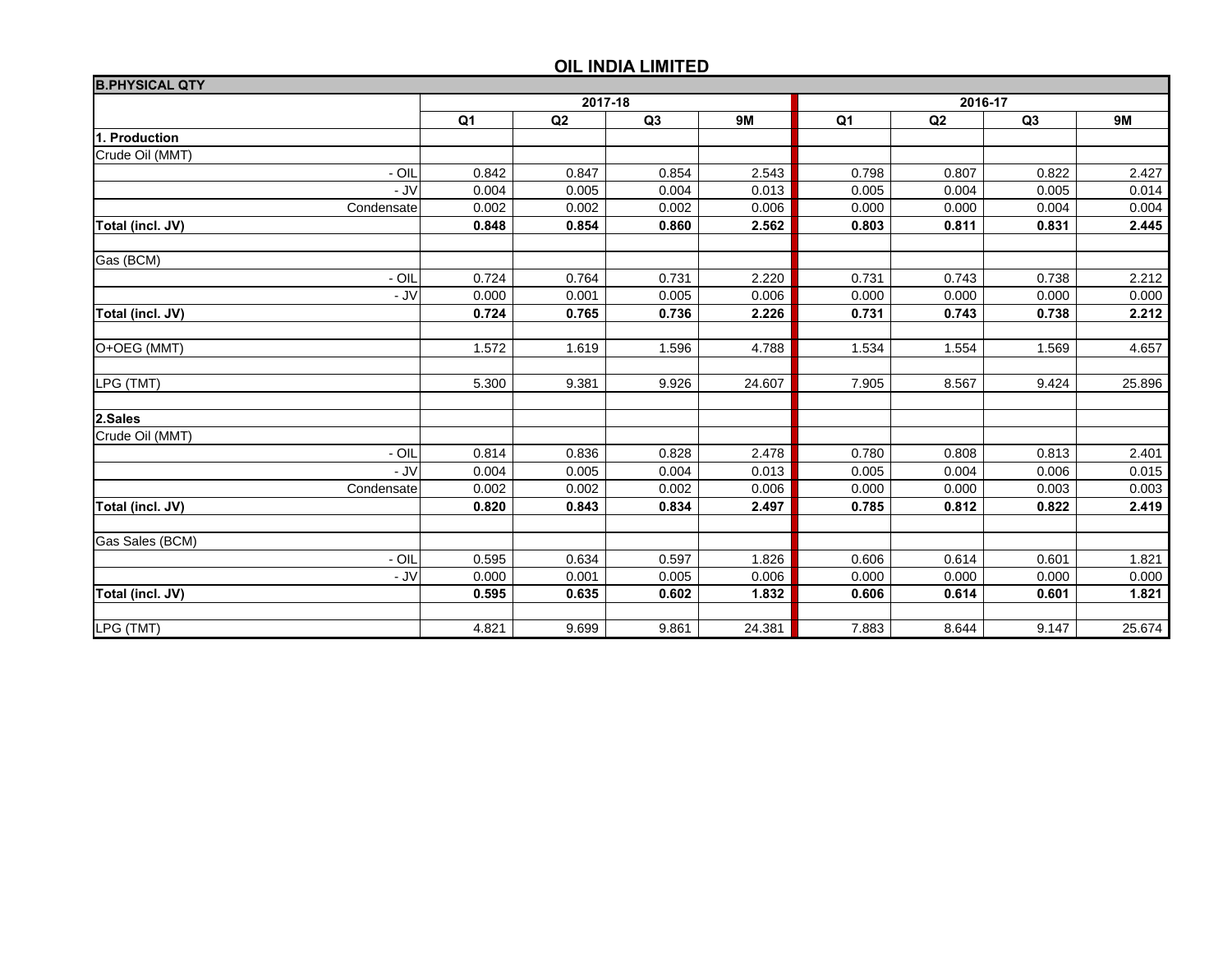| <b>C. FINANCIAL FIGURES (Rs crore)</b> |                |         |         |           |                |         |         |           |
|----------------------------------------|----------------|---------|---------|-----------|----------------|---------|---------|-----------|
|                                        | 2017-18        |         |         | 2016-17   |                |         |         |           |
|                                        | Q <sub>1</sub> | Q2      | Q3      | <b>9M</b> | Q <sub>1</sub> | Q2      | Q3      | <b>9M</b> |
| Crude Oil Sales                        |                |         |         |           |                |         |         |           |
| - Excl JV                              | 1799.11        | 1918.28 | 2265.06 | 5982.45   | 1598.14        | 1711.07 | 1915.61 | 5224.82   |
| -JV                                    | 9.46           | 9.21    | 8.72    | 27.39     | 7.03           | 9.96    | 12.73   | 29.72     |
| Total (incl. JV)                       | 1808.57        | 1927.49 | 2273.79 | 6009.85   | 1605.17        | 1721.03 | 1928.34 | 5254.54   |
| <b>Gas Sales</b>                       |                |         |         |           |                |         |         |           |
| - Excl JV                              | 296.07         | 305.15  | 326.73  | 927.95    | 365.41         | 372.07  | 298.67  | 1036.15   |
| -JV                                    | 0.00           | 0.67    | 3.24    | 3.91      | 0.00           | 0.00    | 0.00    | 0.00      |
| Total (incl. JV)                       | 296.07         | 305.82  | 329.97  | 931.86    | 365.41         | 372.07  | 298.67  | 1036.15   |
|                                        |                |         |         |           |                |         |         |           |
| <b>LPG</b>                             | 17.91          | 27.84   | 38.06   | 83.81     | 22.21          | 22.14   | 26.03   | 70.38     |
| Condensate                             | 7.09           | 7.08    | 10.15   | 24.32     | 0.18           | 0.11    | 11.81   | 12.10     |
| <b>Transportation Income</b>           | 96.64          | 93.17   | 100.46  | 290.27    | 97.57          | 86.97   | 95.18   | 279.72    |
| <b>Total Excl. JV</b>                  | 121.64         | 128.09  | 148.67  | 398.40    | 119.96         | 109.22  | 133.02  | 362.20    |
| <b>JV Share</b>                        | 0.00           | 0.00    | 0.00    | 0.00      | 0.00           | 0.00    | 0.00    | 0.00      |
| Total Incl. JV                         | 121.64         | 128.09  | 148.67  | 398.40    | 119.96         | 109.22  | 133.02  | 362.20    |
| Income from Renewable resources        | 40.69          | 39.28   | 16.86   | 96.83     | 40.44          | 36.43   | 12.68   | 89.55     |
| Income from OFC Fibre Leasing          | 3.27           | 3.25    | 3.25    | 9.77      | 2.33           | 2.33    | 3.65    | 8.31      |
| <b>Sale Revenue</b>                    | 2270.24        | 2403.93 | 2772.54 | 7446.71   | 2133.31        | 2241.08 | 2376.36 | 6750.75   |
|                                        |                |         |         |           |                |         |         |           |
| Claim towards Natural Gas Subsidy      | 58.02          | 67.72   | 78.37   | 204.11    | 85.70          | 86.23   | 67.93   | 239.86    |
| Income from Services                   | 3.48           | 2.09    | 1.64    | 7.21      | 2.18           | 4.07    | 1.64    | 7.89      |
| <b>Other Operating Income</b>          | 61.50          | 69.81   | 80.01   | 211.32    | 87.88          | 90.30   | 69.57   | 247.75    |
| <b>Revenue from operations</b>         | 2331.74        | 2473.74 | 2852.55 | 7658.03   | 2221.19        | 2331.38 | 2445.93 | 6998.50   |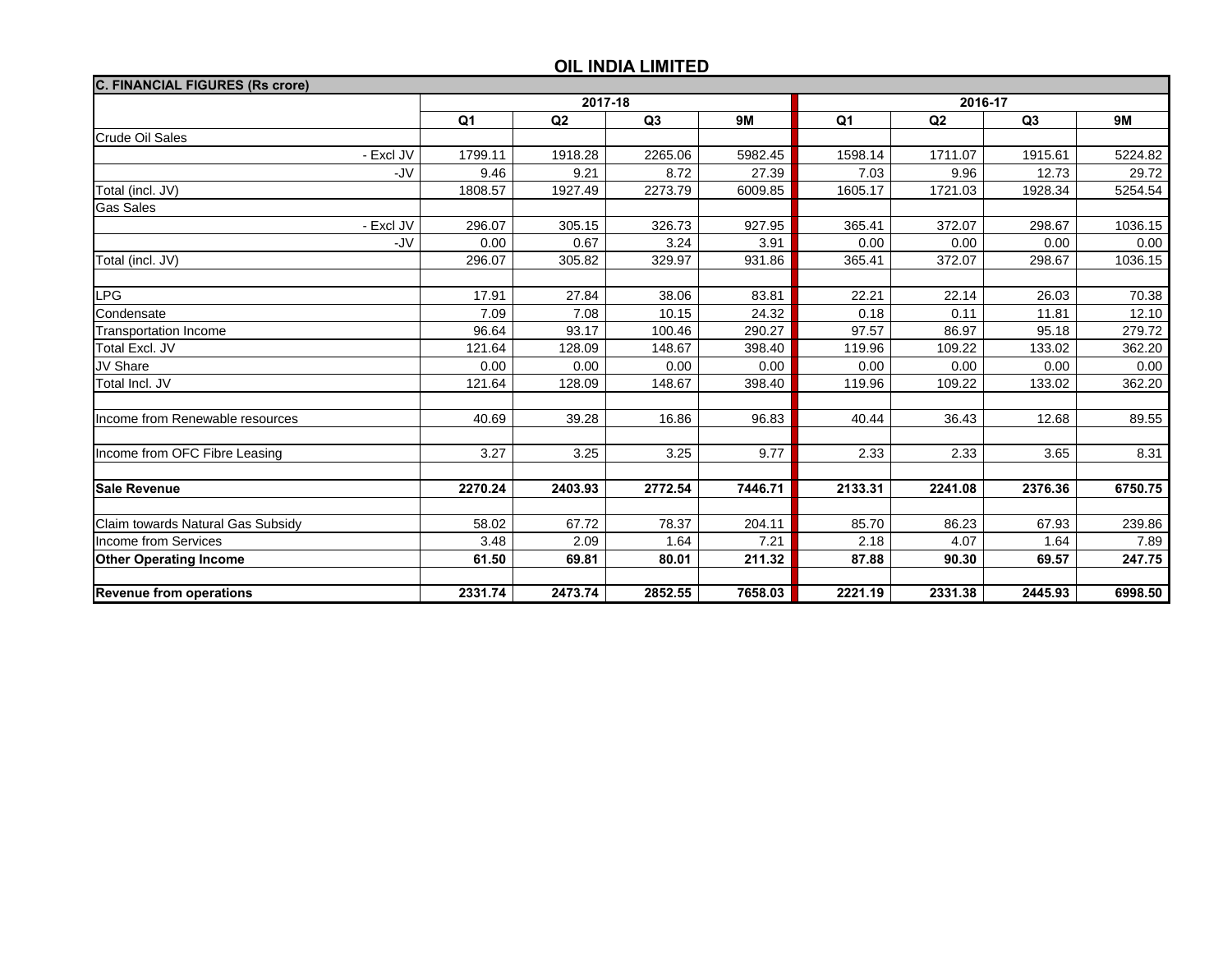| D. DDA COST (Rs crore)                 |         |        |                |           |                |                |        |           |
|----------------------------------------|---------|--------|----------------|-----------|----------------|----------------|--------|-----------|
|                                        | 2017-18 |        |                |           | 2016-17        |                |        |           |
|                                        | Q1      | Q2     | Q <sub>3</sub> | <b>9M</b> | Q <sub>1</sub> | Q <sub>2</sub> | Q3     | <b>9M</b> |
|                                        |         |        |                |           |                |                |        |           |
| Depreciation                           | 54.45   | 61.17  | 83.66          | 199.28    | 41.98          | 45.68          | 45.57  | 133.23    |
| Depletion                              | 232.16  | 258.85 | 268.82         | 759.83    | 183.44         | 202.33         | 229.26 | 615.03    |
| Amortization                           | 3.66    | 3.81   | 3.60           | 11.07     | 3.48           | 4.07           | 4.04   | 11.59     |
| <b>Total</b>                           | 290.27  | 323.83 | 356.08         | 970.18    | 228.90         | 252.08         | 278.87 | 759.85    |
|                                        |         |        |                |           |                |                |        |           |
| <b>E. STATUTORY LEVIES (Rs crore)</b>  |         |        |                |           |                |                |        |           |
|                                        |         |        |                |           |                |                |        |           |
| <b>Royalty</b>                         | 322.39  | 337.09 | 404.20         | 1063.68   | 295.58         | 307.45         | 336.83 | 939.86    |
| Cess                                   | 306.95  | 327.05 | 385.25         | 1019.25   | 274.11         | 292.53         | 326.74 | 893.38    |
| <b>Total</b>                           | 629.34  | 664.14 | 789.45         | 2082.93   | 569.69         | 599.98         | 663.57 | 1833.24   |
|                                        |         |        |                |           |                |                |        |           |
| <b>Royalty</b>                         |         |        |                |           |                |                |        |           |
| Onshore                                |         |        |                |           |                |                |        |           |
| - Crude Oil                            | 290.05  | 302.93 | 366.70         | 959.68    | 254.05         | 265.20         | 303.28 | 822.53    |
| - Natural Gas                          | 32.34   | 34.16  | 37.50          | 104.00    | 41.53          | 42.25          | 33.55  | 117.33    |
| <b>Total</b>                           | 322.39  | 337.09 | 404.20         | 1063.68   | 295.58         | 307.45         | 336.83 | 939.86    |
| <b>F. OTHER EXPENDITURE (Rs crore)</b> |         |        |                |           |                |                |        |           |
| Provisions                             | 42.80   | 15.12  | 49.77          | 107.69    | 49.47          | 82.23          | 308.29 | 439.99    |
| Consumption of materials               | 49.12   | 47.25  | 54.96          | 151.33    | 55.07          | 59.01          | 64.08  | 178.16    |
|                                        | 205.46  | 194.67 | 248.04         | 648.17    | 233.47         | 193.27         | 228.20 | 654.94    |
| Cost of support services               | 59.92   | 73.77  | 47.67          | 181.36    | 56.90          | 74.40          | 87.57  | 218.87    |
| Insurance, rent, CSR, sundry exps.etc. |         |        |                |           |                |                | 1.84   |           |
| exploration cost written off           | 47.60   | 23.16  | 50.03          | 120.79    | 61.83          | 116.07         |        | 179.74    |
| <b>Total</b>                           | 404.90  | 353.97 | 450.47         | 1209.34   | 456.74         | 524.98         | 689.98 | 1671.70   |